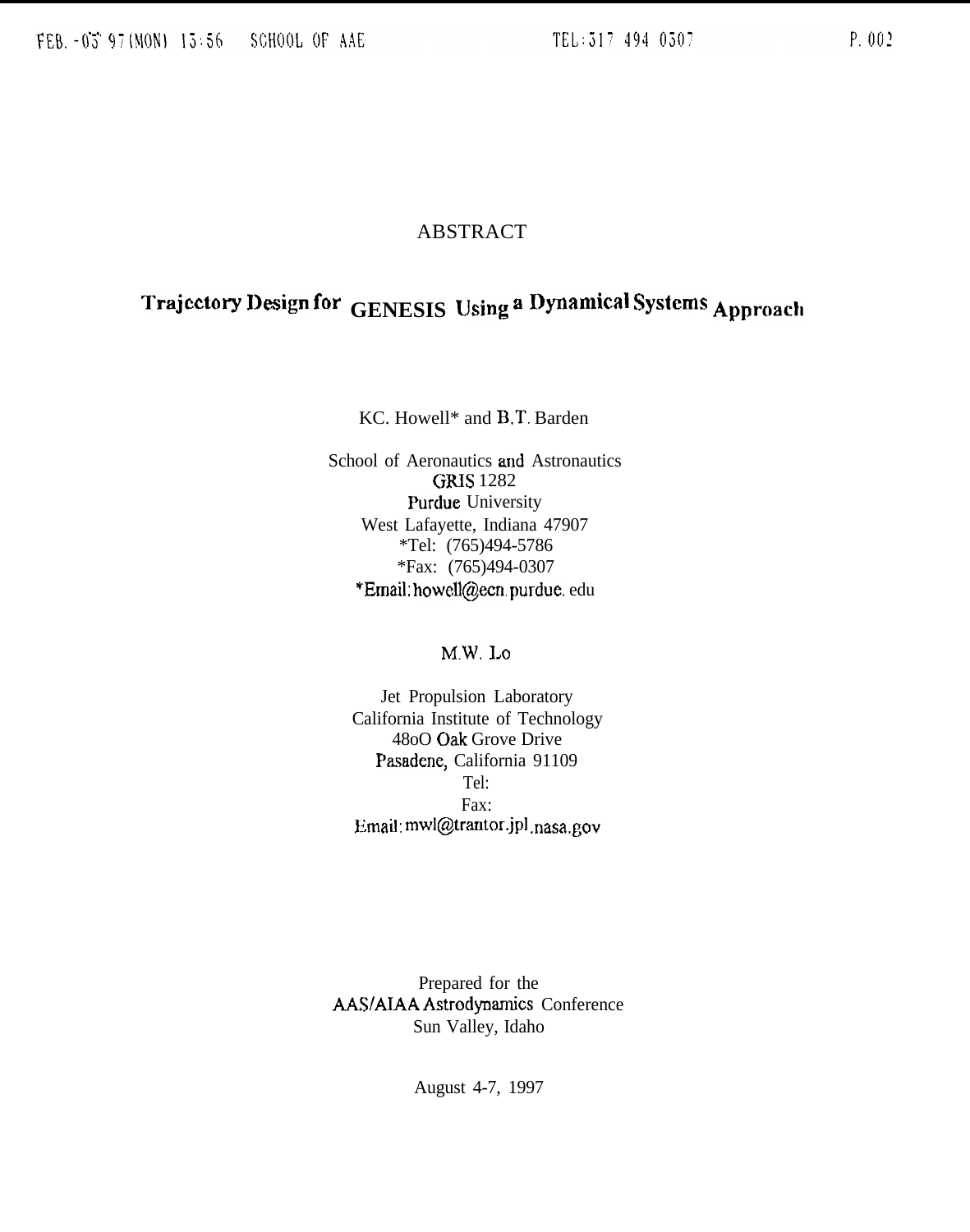### ABSTRACT

## **Trajectory** Design **for GENESIS Using a Dynamical Systems Approach**

K.C. Howell, B.T. Barden, and M.W.Lo

#### **Introduction**

In the area of astrodynamics, the complex missions envisioned for the upcoming decades will demand innovative spacecraft trajectory concepts and efficient design tools for analysis and implementation, It is also increasingly apparent that accomplishment of many short- and long-term science and exploration goals will require a broader view that expands the range of options available. Much recent interest has focused on missions to the vicinity of the Iibration points in the Sun-Earth system, Spacecraft in orbits near libration points offer valuable opportunities for investigations concerning solar phenomena as well as solar and heliosphenc effects on planetary environments. Current design capabilities for such missions have significantly improved in the last **five** years but are still limited, Libration point missions require a baseline trajectory concept derived from solutions to the three-body problem (not the traditional baselines rooted in the two-body problem and conics). Conventional tools simply do not incorporate any firm theoretical understanding of the multi-body problem and do not offer the flexibility to take further advantage of the dynamical relationships in producing alternative trajectory designs.

This work has focued on obtaining a clearer understanding of the fimdamental, underlying dynamics associated with the trajectory design problem, with particular emphasis in multi-body regimes, where qualitative information is needed concerning sets of solutions and their evolution. Nonlinear dynamical systems theory is a key component in progress toward that objective. This type of analysis involves issues such as periodic orbits, stability, instability, quasi-periodic motion, asymptotic properties, structure of solution sets, escape, symmetries, and evolution of a dynamical system. Much insight has resulted from an investigation of halo orbits and Lissajous trajectories within this context. For halo orbits, in particular, study of the stability characteristics and the invariant manifolds associated with these periodic orbits has already served as a guide to generate natural pathways near the libration points. But the primary objective has been to use this information for trajectory design. Rather than rely solely on experience and previously determined solutions or propagate, somewhat blindly, until a useful trajectory appears, the goal is to knowledgeably seleet and compute trajectory arcs in the multi-body problem,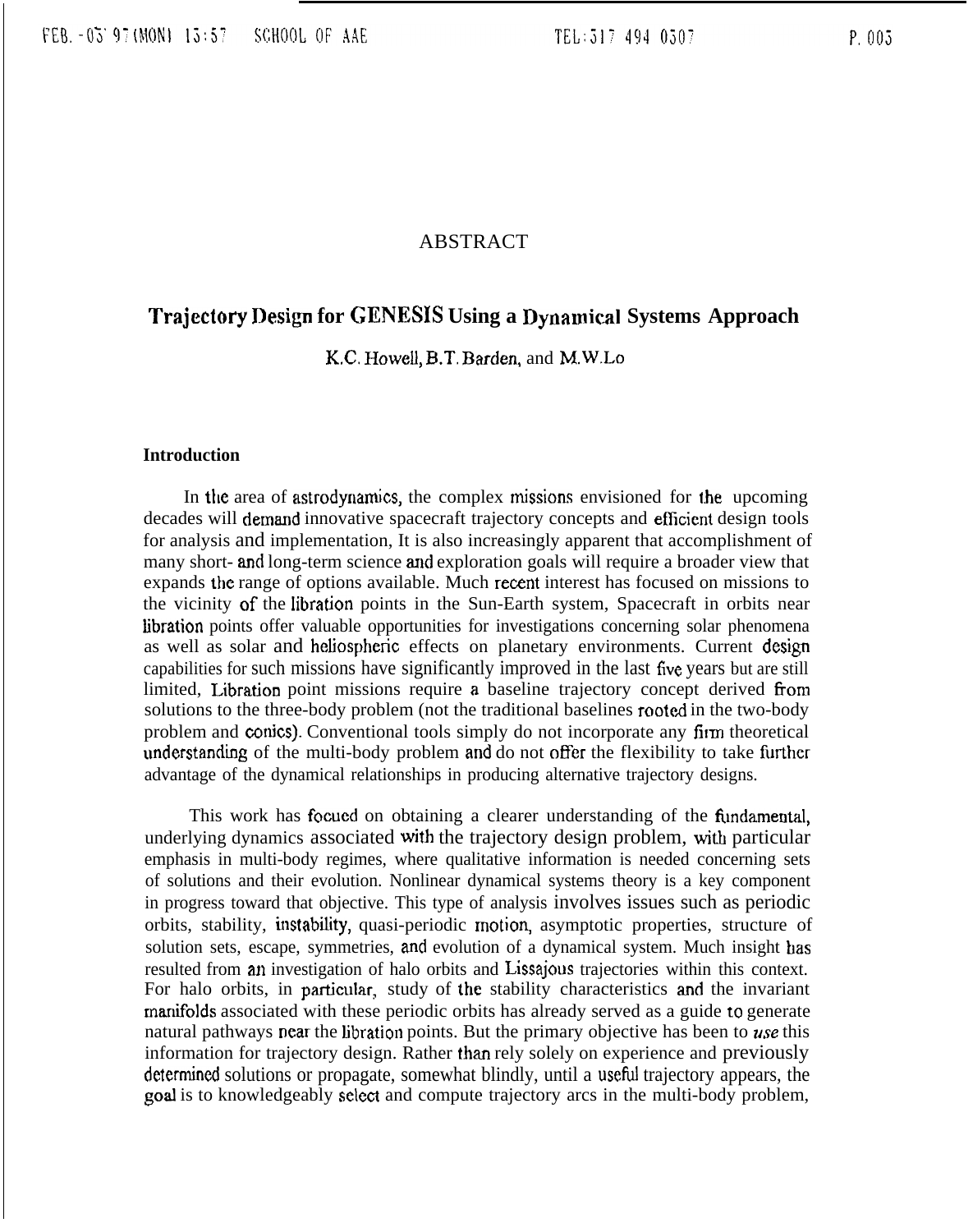$TEL:517$  494 0507 P, 004

The arcs can then be patched together for optimal results in complex trajectory design. Thus, the approach supports development <sup>of the</sup> necessary capabilities for actual mission planning, Of course, the possibilities expand tremendously if a dynamical systems approach should result in new classes of solutions. As a follow-up to a trajectory design investigated previously, it has now been applied in the design of the trajectory for the Jet Propulsion Laboratory's recent GENESIS nission.

#### **Mission Design**

\$ome fundamental concepts from dynamical systems theory have already provided critical clues in generating the trajectory for an earlier mission concept, They have once again been exploited in generating trajectories for the current GENESIS mission. The mission concept is outlined as follows: depart the Earth on a direct transfer to an  $L<sub>1</sub>$ Lissajous trajectory; after some number of revolutions in the halo/Lissajous orbit, return to a specified Earth landing site for a dayside landing. A direct return on the day side from an  $L_1$  orbit requires a prohibitive  $\Delta V$  and, in some eases, may be impossible; a direct return from an  $L<sub>2</sub>$  Lissajous, however, will result in a dayside re-entry. This concept, and a candidate solution based on using the  $L<sub>2</sub>$  return option, was developed previously from insights offered through computations of the invariant manifolds associated with  $L_1$  and  $L<sub>2</sub>$  halo orbits. The new mission, however, offered new challenges because of additional specifications and an increased flexibility that was necessary for the mission. These included investigations to consider tighter fuel budgets and tighter timing requirements. At the same time, more flexibility was necessary in launch dates and return strategies. Shown in Figure 1 is one trajectory design that resulted, Note that the path was constructed from a set of trajectory arcs that have been put together to meet the needs of the mission. (Generating a trajectory for a libration point mission by conceptualizing a series of arcs each a "known" natural pathway in a *three*-body problem -- is not the standard sequence of steps in the design process for this regime.)

The details of the investigation and solution for the GENESIS trajectory offer additional information and insight concerning the issues raised through the new mission requirements. Along the way, some intriguing new options appeared as weU, Although not appropriate for GENESIS, they suggest alternative strategies that increase our understanding of the solution space and may prove useful for other missions.